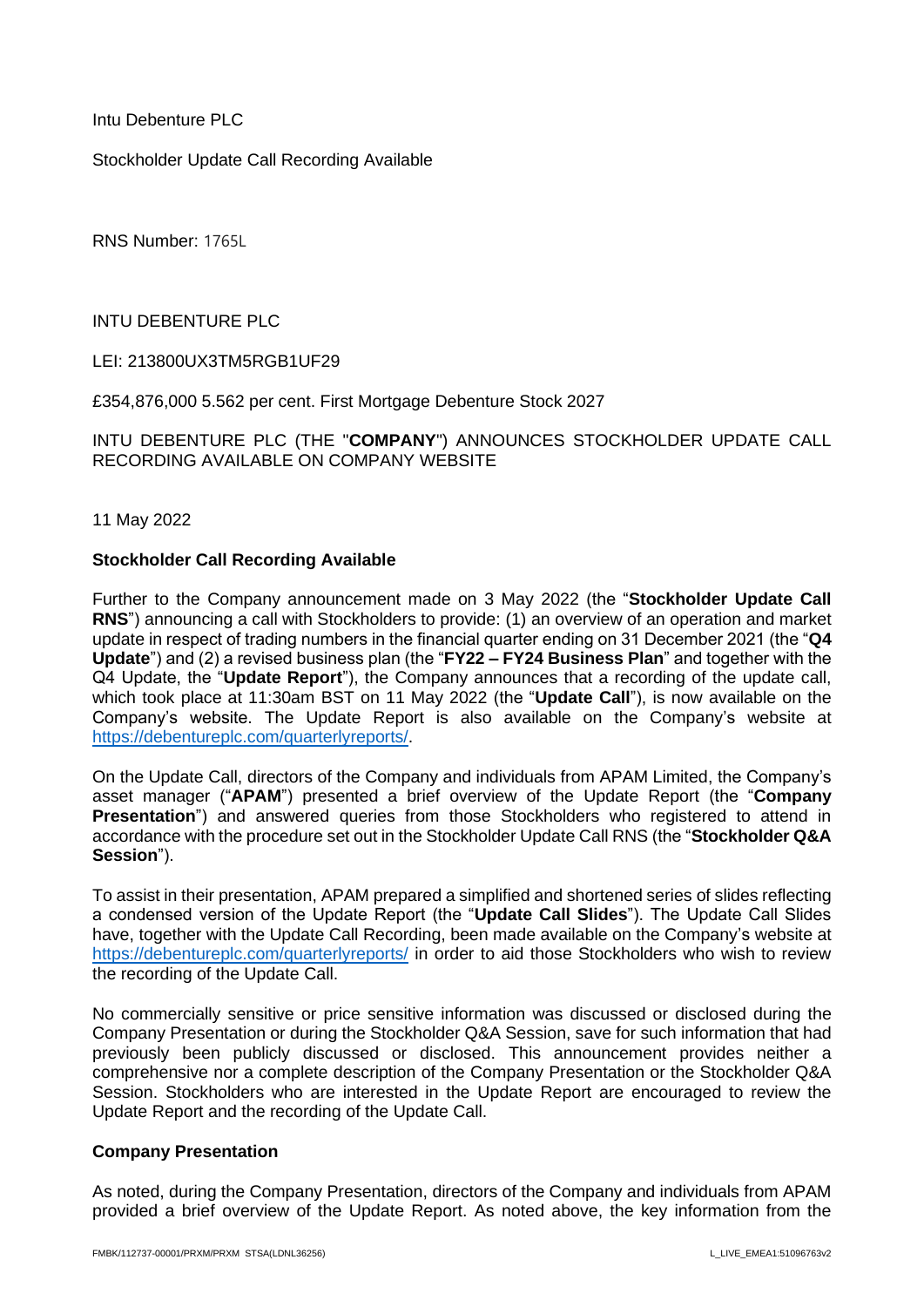Update Report was extracted into the Update Call Slides, which were discussed on the Update Call. The information reflects an overview of what was previously publicly disclosed and is available on the Company's website.

APAM noted that it anticipates providing to the Company, which will make available on the Company website, the trading numbers relating to the financial quarter ending on 31 March 2022 (the "**Q1 '22 Update**") by no later than 31 May 2022. APAM further noted that, as previously anticipated, the Debenhams and Arcadia leases were disclaimed by the relevant administrators during this period.

For technical reasons, the first minute of the Update Call was not recorded. The Company can confirm that the omitted minute of the recording reflected brief introductory remarks by David Duggins, a director of the Company, who welcomed those Stockholders who had registered to attend the Update Call. It was noted in these remarks that: (1) as previously announced by the Company, the FY22 – FY24 Business Plan had received input from an ad hoc group of Stockholders prior to it being published on the Company's website; (2) the FY22 – FY24 Business Plan will operate as the Company's business plan for the financial year ending on 31 December 2022; and (3) the Company is not required to obtain any external approvals in connection with the FY22 – FY24 Business Plan.

## **Stockholder Q&A Session**

Stockholders who attended the Stockholder Q&A Session raised a series of clarificatory questions, a number of which related to (1) the methodology used in the calculation of the asset valuations provided by CBRE as at 31 December 2021 (the "**Asset Value Methodology Queries**") and (2) to the methodology used by APAM in the calculation of the exit values more fully set out in the Update Report (the "**Exit Value Methodology Queries**"). APAM noted on the Update Call that it will require additional time to consider and respond to the Asset Value Methodology Queries and the Exit Value Methodology Queries.

With respect to the Asset Value Methodology Queries, which relate to the information included on slides 67 and 68 of the Update Report, The Company understands that APAM will give further consideration to the Asset Value Methodology Queries and prepare a slide responding to these queries, which will be made publicly available on the Company's website in the coming days.

With respect to the Exit Value Methodology Queries, which relate to the information included on slide 69 of the Update Report, APAM has considered the Exit Value Methodology Queries in further detail and has prepared a slide in response, which is entitled "Illustrative Exit Values at December 2024". The Company can confirm that this slide is now included in the Update Call Slides and is available on the Company's website.

The Company will continue to keep Stockholders notified of any relevant developments in accordance with applicable law and regulation.

Capitalised terms used in this Notice and not otherwise defined shall have the meanings given to them in the Supplemental Trust Deed dated 30 July 2020 and the trust deed dated 5 October 2006 (as amended and supplemented from time to time and together with the Supplemental Trust Deed, the "**Trust Deed**") constituting the Stock and made between the Company, the Charging Subsidiaries (as defined in the Trust Deed), and The Law Debenture Trust Corporation p.l.c. (the "**Trustee**"), unless the context otherwise requires.

**Please note that the Trustee has not been involved in the preparation or formulation of the Update Report, this announcement or any announcement in respect of the Update Report, the Update Call or the Update Call Slides and did not participate in the Update Call and expresses no views or opinions on the Update Report, the Update Call Slides, the Update Call or this announcement. Stockholders are advised to take their own legal, financial and/or tax advice in relation to the Update Report, the Update Call Slides and the Update Call.**